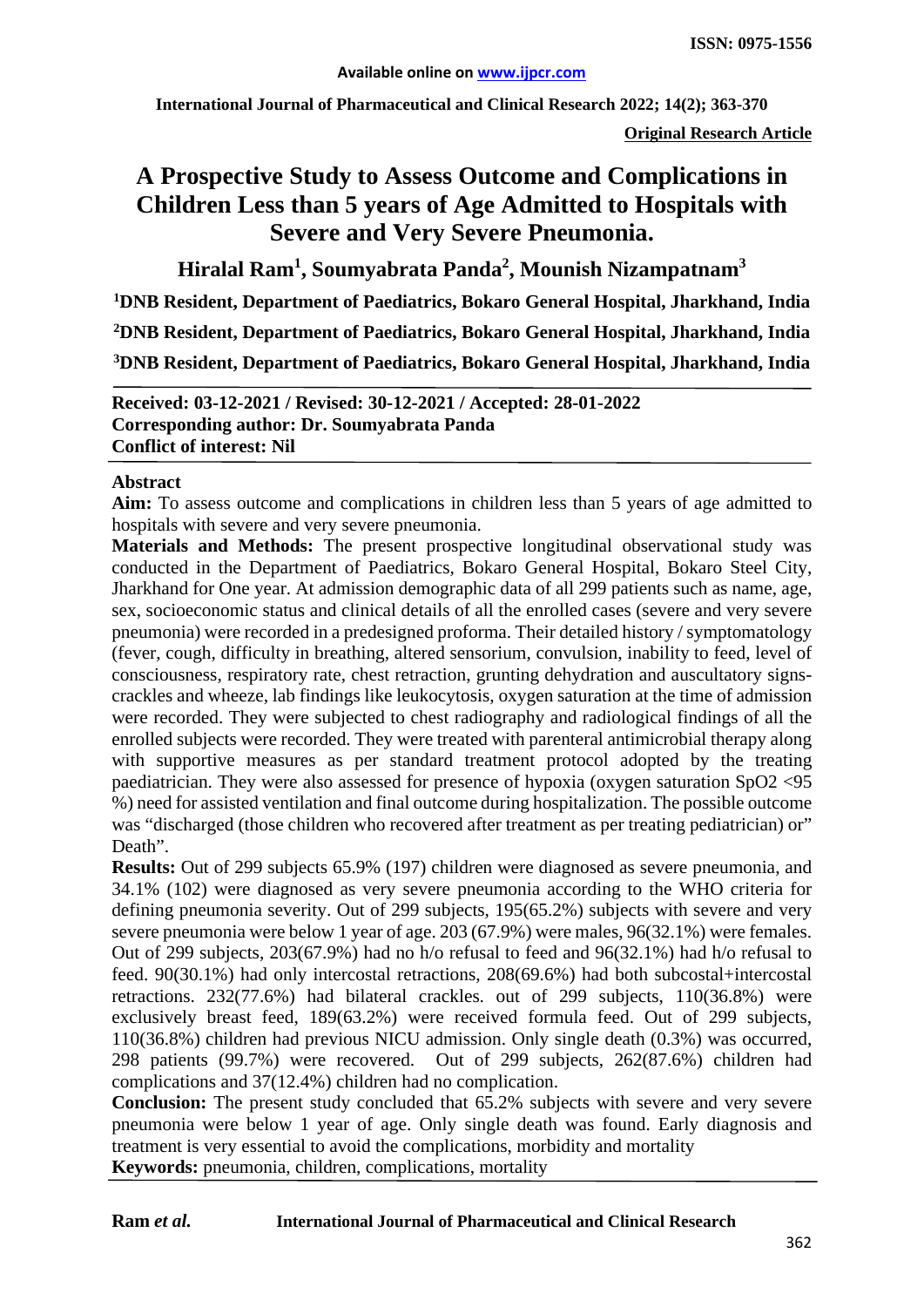This is an Open Access article that uses a fund-ing model which does not charge readers or their institutions for access and distributed under the terms of the Creative Commons Attribution License (http://creativecommons.org/licenses/by/4.0) and the Budapest Open Access Initiative (http://www.budapestopenaccessinitiative.org/read), which permit unrestricted use, distribution, and reproduction in any medium, provided original work is properly credited.

#### **Introduction**

Acute respiratory infections (ARIs) are an important public health concern and are widely recognized as the major cause of mortality and morbidity among under- five children. On an average, children below 5 years of age suffer about 5 episodes of ARI per child per year, thus accounting for about 238 million attacks. As much as 30-50 percent of hospital visits and 20-30 percent of admissions to hospitals can be attributed to ARI. Pneumonia kills more children than any other disease (more than AIDS, malaria and measles combined). It has been accounted, that worldwide more than 1.1 million under 5 years of age children die from pneumonia each year accounting for as much as 17 percent under-five deaths. ARI is among one of the major causes of death in Indian states and districts with high child mortality rates. In India, during the year 2017 about 42.19 million cases of ARI were reported. During 2017 about 3,254 people died of ARI and 4,105 died of pneumonia. Pneumonia was responsible for about 18 percent of all under 5-year deaths in India [1].

Global health-care agencies such as the World Health Organization (WHO), United Nations Children's Fund (UNICEF), national and state Governments, as well as international and local agencies involved with aid, academics, and research have all focused on this area. The WHO through its ambitious programme "The Global Action Plan for the Prevention and Control of Pneumonia and Diarrhoea" (GAPPD) aims to significantly reduce deaths due to pneumonia. Other institutions such as United Nations Children's Fund (UNICEF), various national and state governments as well as various agencies also focus on this area. In India, ARI has been given top priority in all Government programs including the current

Reproductive and Child Health Program, Phase-II (RCH-II) [2].

Various interventions have been done to reduce pneumonia related morbidity and mortality. The GAPPD programme specifically aims to reduce mortality from pneumonia in children less than 5 years of age to fewer than 3 per 1000 live births and reduce the incidence of severe pneumonia by 75% in children less than 5 years of age compared to 2010 levels. Previously in the year 1983, the World Health Organization (WHO) initiated the Acute Respiratory Infection (ARI) control program which led to a significant decline in the infant mortality rate and decline in the mortality of under-fives by 36 deaths per 1000 live births [3]. To understand the impact on morbidity and mortality, a thorough knowledge of the determining factors affecting the outcome of the disease is important. Various studies have evaluated the determinants for mortality in children due to pneumonia. It has been found that factors such as young mothers, young age of child, low education of father, delay in seeking medical care, development of cyanosis, altered sensorium, grunting, associated chest indrawing, hepatomegaly, acute malnutrition, inability to drink, associated loose stools or heart disease, anaemia, rickets and lack of breastfeeding lead to increased mortality [4,12]. Increase in earnings, better standard of living, educational campaigns, improved health awareness and strengthened referral services, an increasing number of pneumonia cases will reach higher healthcare centres [4]. Therefore, the study of pneumonia cases in tertiary health centres is likely to reflect the burden and varying aspects of the disease in the community. Only a few studies previously have performed such an evaluation in developing countries [11,13,15]. Due to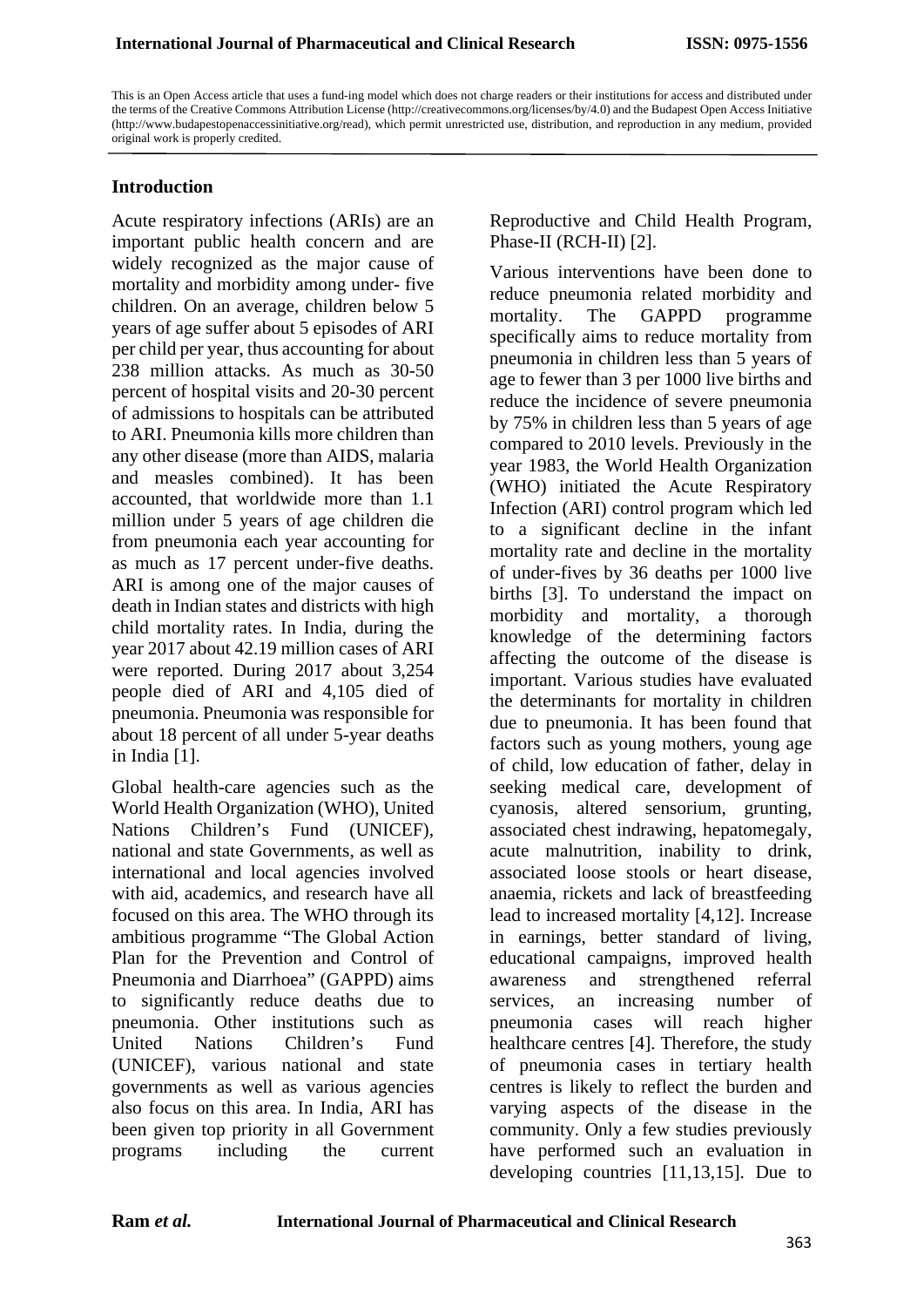diversity of population in different parts of India and their living conditions, it is difficult to generalize the findings from few studies. Quantification of certain other risk variables which may contribute to mortality and morbidity, and which have not been delt in detail before could not be included in further studies. As the Bokaro General Hospital is a tertiary care centre having good number of cases of RTI with lot of pollution due to industries like SAIL, CCL, BCCL, ESL, DVC and Dalmia Cement. So this study was planned to assess outcome and complications in children less than 5 years of age admitted to hospitals with severe and very severe pneumonia. **Methodology**

The present prospective longitudinal observational study was conducted in the Department of Paediatrics, Bokaro General Hospital, Bokaro Steel City, Jharkhand for One year

Data source:

Data was being collected over a period of 12 months. Children diagnosed as cases of severe and very severe pneumonia (according to the WHO definition) of either sex between age group 2 months to 59 months admitted in paediatric wards and paediatric ICU of this hospital were enrolled in this study.

Sample Size:

Sample size calculation was based on formula for single proportion.

In our unit approximately 15% of patients have complicated pneumonia with a margin of error of 5% around this mean for 95% confidence interval estimated sample was 195.

 $n=$  [Z2 1 - α /2P(1 - P)/d2]

 $= 1.962x0.15(1-0.15)/0.052$ 

Minimum sample size required  $n = 195$ 

Inclusion criteria:

• Children of age between 2 months to 59 months, hospitalized in the paediatric wards and paediatric ICU, Bokaro General Hospital, with history of fever, cough or difficulty in breathing or both i.e., WHO-defined severe and very severe pneumonia were included in the study.

# **Exclusion criteria:**

- Children with history of asthma, those with history of three or more episodes of wheezing in 1 year or children with reactive airway disease determined as lower chest indrawing getting relieved after two courses of inhaled salbutamol over 30 minutes.
- Children with aspiration pneumonia
- Children with clinically suspected or diagnosed immunocompromised status (HIV ELISA positive mother, having clinical evidence or CD4 count suggestive of advanced to severe immunosuppression and
- Children with WHO defined non severe pneumonia
- Parents who were not willing to participate in this study

# Data Collection:

At admission demographic data such as name, age, sex, socioeconomic status and clinical details of all the enrolled cases (severe and very severe pneumonia) were recorded in a predesigned proforma.

The cases were divided into two groups: as per WHO CASE

# **Definition**

(i) Clinically diagnosed severe pneumonia

(ii) Clinically diagnosed very severe pneumonia

Their detailed history / symptomatology (fever, cough, difficulty in breathing, altered sensorium, convulsion, inability to feed, level of consciousness, respiratory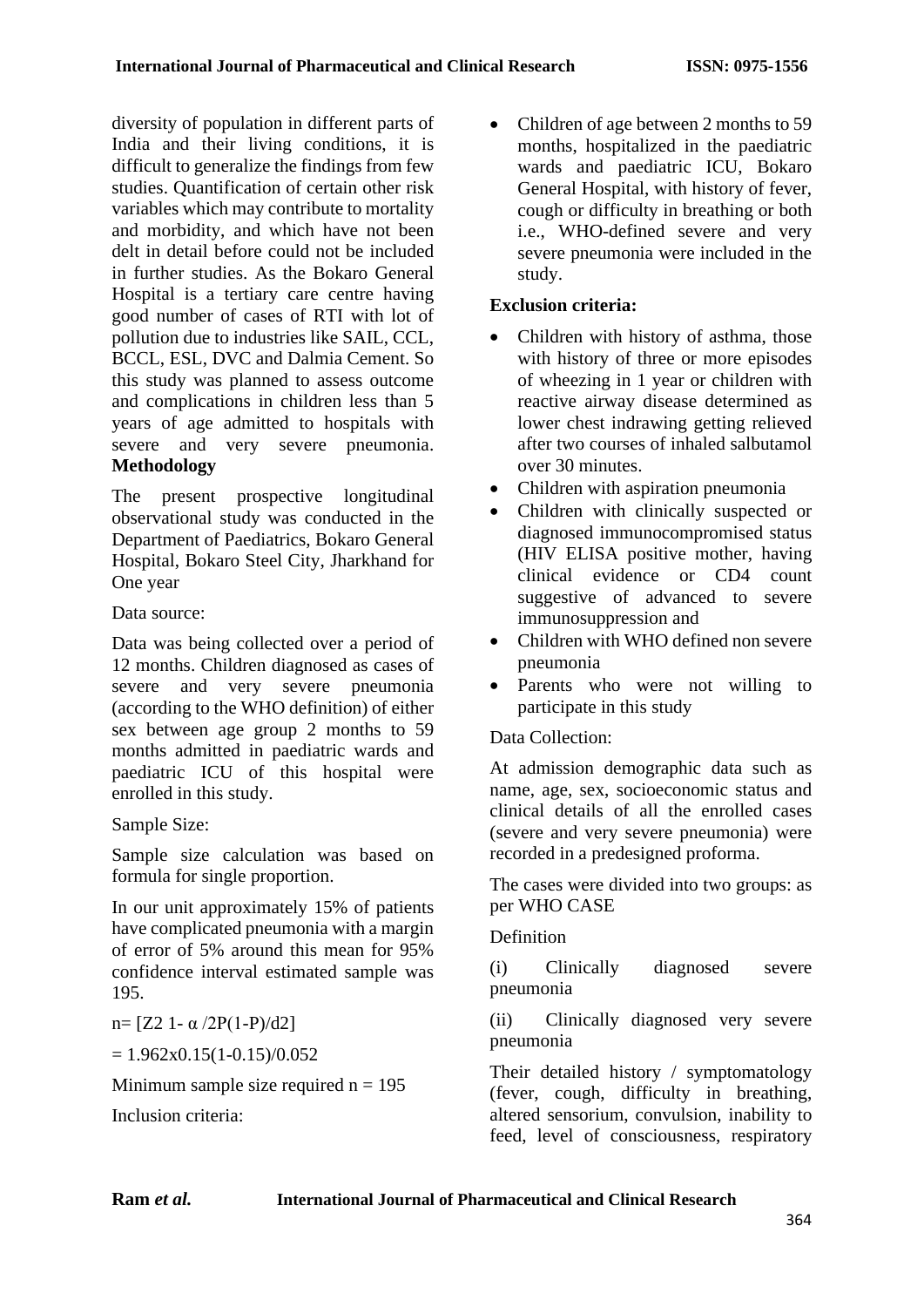rate, chest retraction, grunting dehydration and auscultatory signs-crackles and wheeze, lab findings like leukocytosis, oxygen saturation at the time of admission were recorded. They were subjected to chest radiography and radiological findings of all the enrolled subjects were recorded. They were treated with parenteral antimicrobial therapy along with supportive measures as per standard treatment protocol adopted by the treating paediatrician. They were also assessed for presence of hypoxia (oxygen saturation SpO2 <95 %) need for assisted ventilation and final outcome during hospitalization. The possible outcome was "discharged (those children who recovered after treatment as per treating pediatrician) or" Death".

### **Statistical Analysis**

All the data obtained were coded and entered into master chart. Continuous variables (age, biochemical parameters) were categorized. Categorical variables (sex, demographic, risk factors) were expressed in actual numbers and percentage. Categorical variables were expressed in actual numbers and percentage. Categorical variables were compared between pneumonia with complication and pneumonia without complication. Fisher exact test, Chi square test was applied wherever applicable odd's ratio, 95% confidence interval (CI) were calculated to measure the association between risk factor and outcome. All the tests were 2 sided. P<0.05 was considered as statistically significant. Statistical software IBM SPSS version 21.0 was used for data analysis.

# **Results**

In the present study, out of 299 subjects 65.9% (197) children were diagnosed as severe pneumonia, and 34.1% (102) were diagnosed as very severe pneumonia according to the WHO criteria for defining pneumonia severity.

Out of 299 subjects, 195(65.2%) subjects with severe and very severe pneumonia were below 1 year of age. 203 (67.9%) were males, 96(32.1%) were females. 114(38.1%) children belonged to urban area and 185(61.9%) children belonged to rural area. 158(52.8%) children belonged to Lower Middle class, 4(1.3%) belonged to Upper Middle class and 137(45.8%) children belonged to Upper Lower-class family. 148(49.5%) mothers were illiterate, 131(43.8%) mothers were educated upto primary, 11(3.7%) mothers were matriculation and 9(3%) mothers had done higher secondary. (Table 1)

Out of 299 subjects, 203(67.9%) had no h/o refusal to feed and 96(32.1%) had h/o refusal to feed. 90(30.1%) had only intercostal retractions, 208(69.6%) had both subcostal+intercostal retractions. 232(77.6%) had bilateral crackles. out of 299 subjects, 110(36.8%) were exclusively breast feed, 189(63.2%) were received formula feed. (Table 2)

Out of 299 subjects, 110(36.8%) children had previous NICU admission. 88 (29.4%) had h/o previous lower respiratory tract infection. Out of 299 subjects, 273 (91.3%) had fever and 26 (8.7%) had no fever. (Table 3)

Out of 299 subjects, only single death (0.3%) was occurred, 298 patients (99.7%) were recovered. (Table 4)

Out of 299 subjects, 262(87.6%) children had complications and 37(12.4%) children had no complication. In this study we observed the following complications 1. Sepsis, 2.Effusion, 3.Pneumothorax, 4.Respiratory failure, 5.Empyema. Most common complication was Sepsis which occurred in 253 (84.6%) cases. Other complications like Effusion was present in 2(0.7%) cases, Empyema in 3(1%), Pneumothorax in 1(0.3%), and Respiratory failure in 3(1%) cases. (Table 5)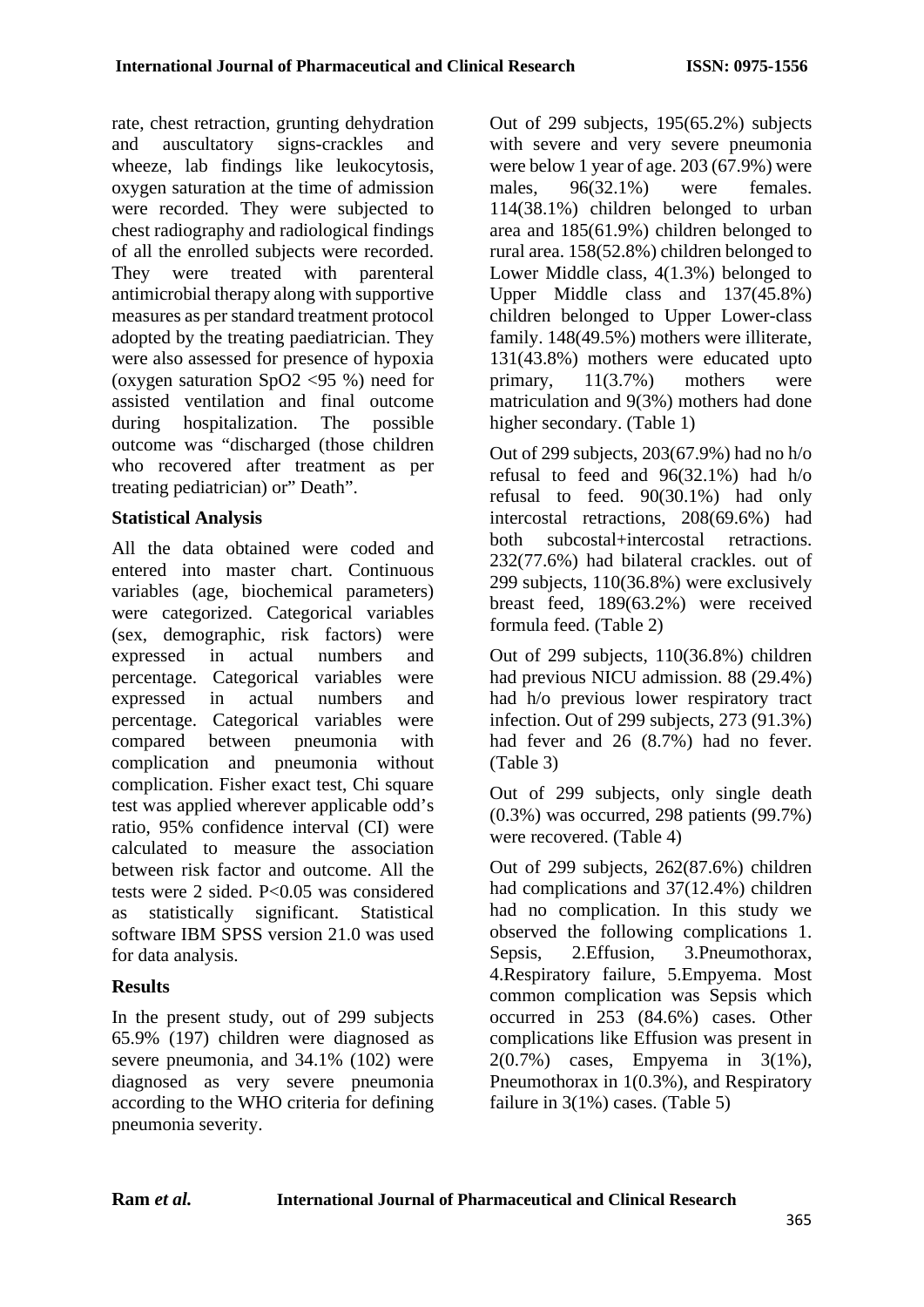| <b>Variables</b>          | <b>Frequency</b> | <b>Percent</b> |
|---------------------------|------------------|----------------|
| Age                       |                  |                |
| $<$ 1 Year                | 195              | 65.2%          |
| $>1$ Year                 | 104              | 34.8%          |
| Gender                    |                  |                |
| Male                      | 203              | 67.9%          |
| Female                    | 96               | 32.1%          |
| Geographical area         |                  |                |
| Urban                     | 114              | 38.1%          |
| Rural                     | 185              | 61.9%          |
| <b>SES</b>                |                  |                |
| Lower Middle class        | 158              | 52.8%          |
| <b>Upper Middle class</b> | $\overline{4}$   | 1.3%           |
| <b>Upper Lower class</b>  | 137              | 45.8%          |
| <b>Maternal Education</b> |                  |                |
| Illiterate                | 148              | 49.5%          |
| Primary                   | 131              | 43.8%          |
| Matriculation             | 11               | 3.7%           |
| Higher secondary          | 9                | 3%             |

**Table 1: Demographic details of the study population**

#### **Table 2: Characteristic features of the study population**

| <b>Variables</b>          | <b>Frequency</b> | <b>Percent</b> |
|---------------------------|------------------|----------------|
| <b>Refusal to feed</b>    |                  |                |
| Yes                       | 96               | 32.1%          |
| N <sub>o</sub>            | 203              | 67.9%          |
| <b>Retractions</b>        |                  |                |
| N <sub>o</sub>            | $\mathbf{1}$     | 0.3%           |
| Intercostal alone         | 90               | 30.1%          |
| $Intercostal + subcostal$ | 208              | 69.6%          |
| <b>Crackles</b>           |                  |                |
| Unilateral                | 54               | 18.1%          |
| N <sub>0</sub>            | 13               | 4.3%           |
| <b>Bilateral</b>          | 232              | 77.6%          |
| <b>Breast feeding</b>     |                  |                |
| Yes                       | 110              | 36.8%          |
| N <sub>0</sub>            | 189              | 63.2%          |
| Total                     | 299              | 100%           |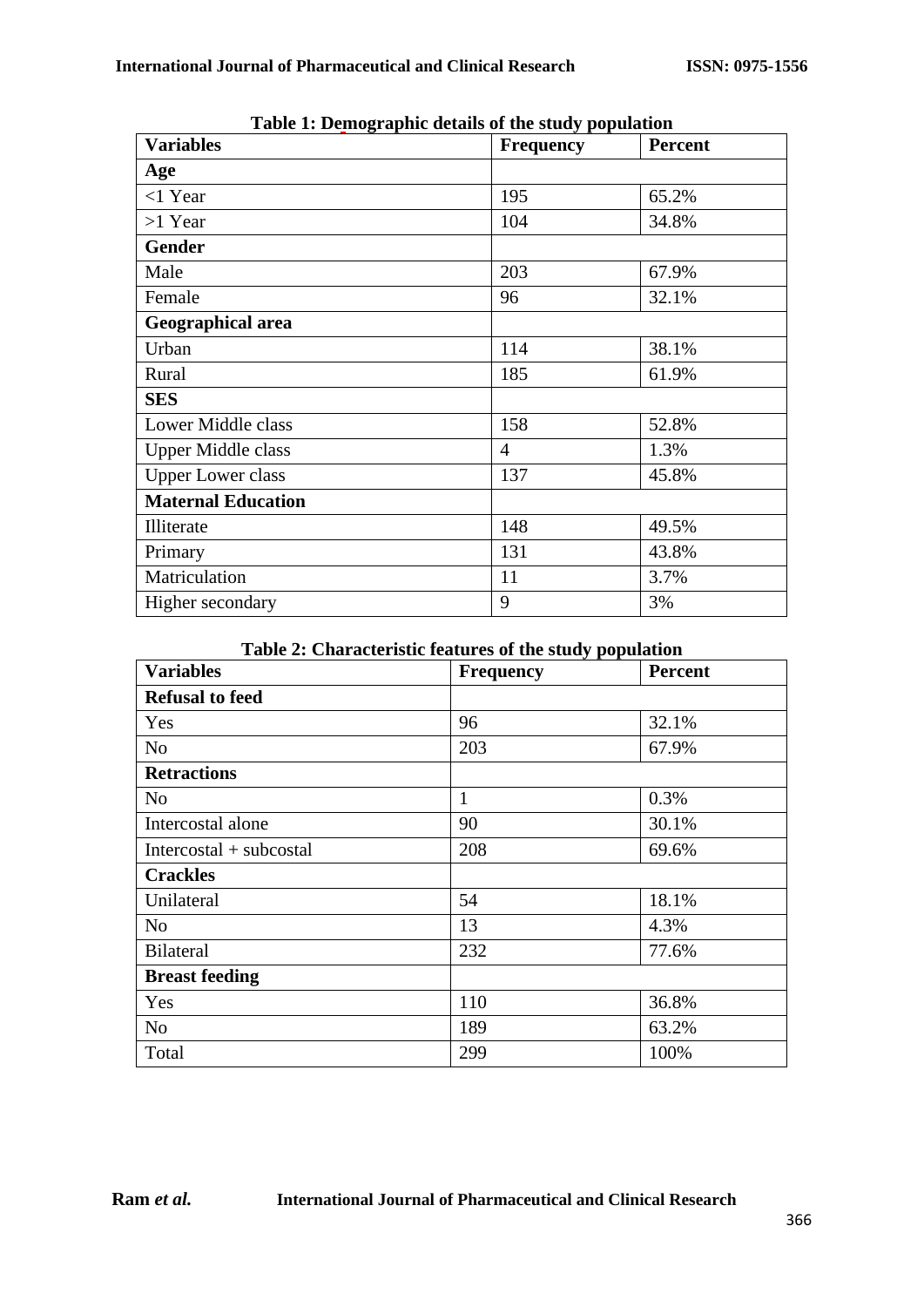| <b>Variables</b>               | <b>Frequency</b> | <b>Percent</b> |
|--------------------------------|------------------|----------------|
| <b>Previous NICU Admission</b> | Frequency        | Percent        |
| Yes                            | 110              | 36.8%          |
| N <sub>o</sub>                 | 189              | 63.2%          |
| <b>Previous LRTI</b>           |                  |                |
| Yes                            | 88               | 29.4%          |
| N <sub>o</sub>                 | 211              | 70.6%          |
| Fever                          |                  |                |
| Yes                            | 273              | 91.3%          |
| N <sub>o</sub>                 | 26               | 8.7%           |
| Total                          | 299              | 100%           |

#### **Table 3: distribution according to the previous h/o NICU admission, LRTI and Fever**

#### **Table 4: Outcome distribution of study subjects**

| <b>Variables</b>              | <b>Frequency</b> | Percent    |
|-------------------------------|------------------|------------|
| Diagnosis as per WHO criteria | Deaths           | Discharged |
| Severe pneumonia              | $\theta$         | 197        |
| $(n=197)$                     |                  |            |
| Very severe pneumonia         |                  | 101        |
| $(n=102)$                     |                  |            |
| Total                         |                  | 298        |
| $(n=299)$                     |                  |            |
| Any complication              | Frequency        | Percent    |
| Yes                           | 262              | 87.6 %     |
| N <sub>o</sub>                | 37               | 12.4%      |
| Total                         | 299              | 100%       |

#### **Table 5: distribution according to complications**

| Any complication | Frequency | Percent |
|------------------|-----------|---------|
| Yes              | 262       | 87.6 %  |
| No               | $\cap$    | 12.4%   |
| Total            | 299       | $00\%$  |

### **Discussion:**

The present study was conducted from June 2019 to May 2020 in the Department of pediatrics, Bokaro General Hospital, Bokaro Steel City. This study was an attempt to assess the outcome and complications in pneumonia in children aged 2 months to 59 months.

In the present study, we found 65.2% subjects with severe and very severe pneumonia were below 1 year of age. A study conducted in Kashmir by Mir AA et al (2012) [16] showed that ARI most commonly occurred in 1-3 years of age group. Kumar SG et al (2015) [17] observed highest prevalence of ARI in age group 0-12 months (63.2%) followed by 25-60 months (59.5%) as comparatively lower in 13-24 months age group (52.6%). A study by Ramani VK et al (2016) [18] showed that age specific ARI decreased with increasing age and the association was significantly higher for infants (OR=1.94) and for 2–3-year age group (OR=1.84).

In this study we found 67.9% male patient of severe and very severe pneumonia as might be more male patients were admitted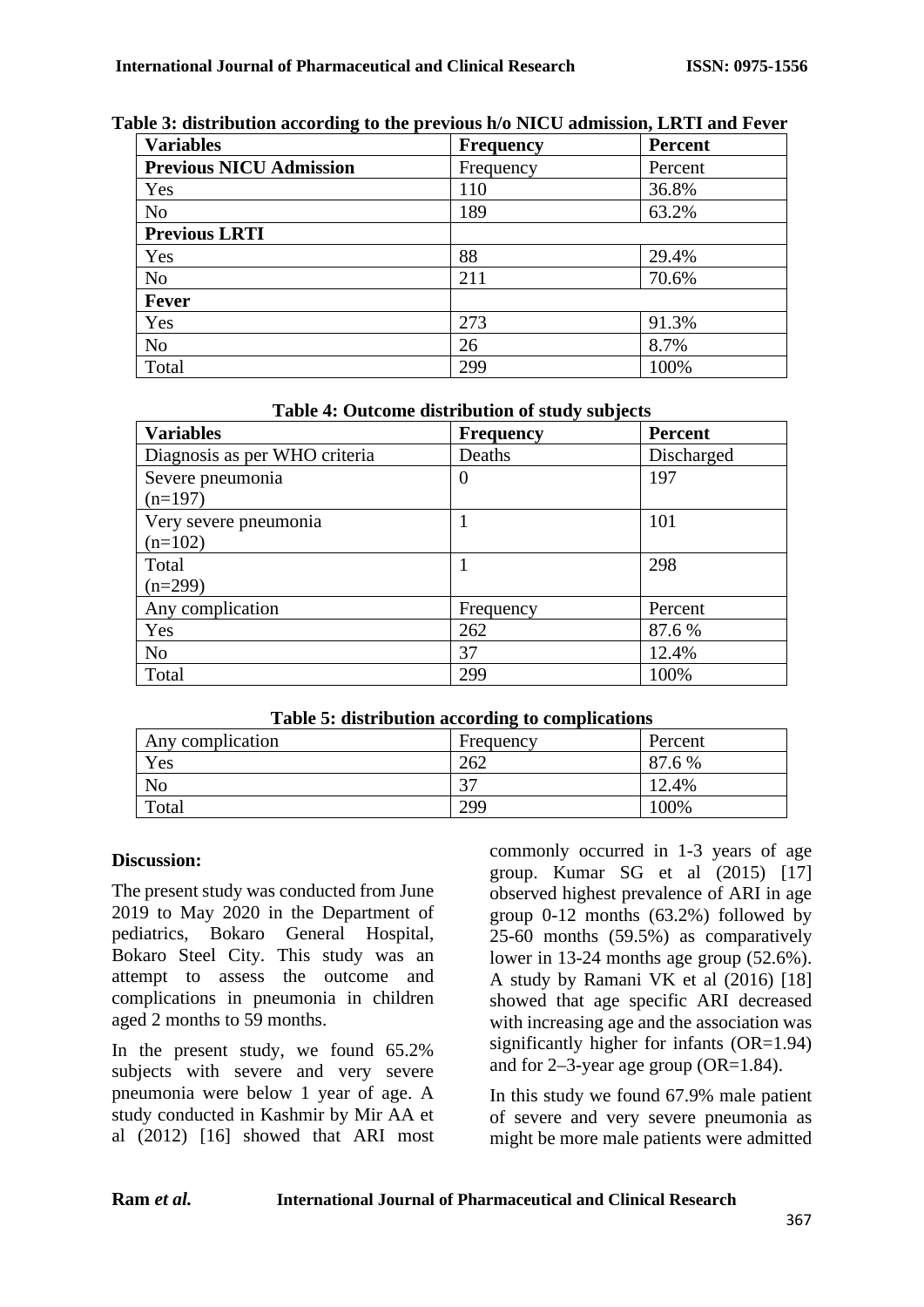with acute respiratory tract infections. In comparison, Singh and Nayar (1996) [19] and Chhabra et al (1993) [20] also found boys had significantly higher incidence as compared to girls. Kumar SG et al (2015) [17] and Ramani VK et al (2016) [18] also reported higher incidence of ARI among boys than girls.

In our study, we found 61.9% of severe and very severe pneumonia cases belonged to rural area and 38.1% belonged to urban area. In comparison, ARI study conducted in Tripura (1998) [21] reported more incidence in rural areas as compared with urban areas. Sharma et al (1999) [22] found ARI was more common in urban slum area. Prajapati BJ et al (2012) [23] found ARI more common in rural area (26.8%) as compared to urban area (17.7%).

In the present study 158(52.8%) children belonged to Lower Middle class, 4(1.3%) belonged to Upper Middle class and 137(45.8%) children belonged to Upper Lower-class family. Srinivasa S et al (2018) [24] found that majority of children (46%) presented with acute lower respiratory tract infection (ALRTI) belong to low socioeconomic status followed by middle class (38%) and 16% belonging to upper class.

In our study 148(49.5%) mothers were illiterate, 131(43.8%) mothers were educated upto primary, 11(3.7%) mothers were matriculation and 9(3%) mothers had done higher secondary. Another study by Walia et al also reported parental education did not show any correlation with ARI episode/child/year [25]. Azab et al (2014) found that need for mechanical ventilation and prolonged hospital stay were more common among community acquired pneumonia (CAP) cases who had lesseducated mothers [26].

In our study we found only one death, case fatality rate was 0.33% maybe due to hospital-based study. In comparison, The Million Death Study (2010) [27] reported that, 27.6% (99% CI 31.8%-34.1%) deaths were attributable to pneumonia among a total of 12260 deaths in children from 1-59 months. Multicentric study among hospitalized children in Chandigarh, Kolkata and Vellore reported pneumonia case fatality ratios as 1.01%, 2.35% and 0.77% respectively (2010) [28]. Shekhawat YS et al (2016) [29] observed that case fatality rate of pneumonia was 8.5%.

### **Conclusion:**

The present study concluded that 65.2% subjects with severe and very severe pneumonia were below 1 year of age. Only single death was found. Complications found in the study were Sepsis, Empyema, Respiratory failure, Effusion and Pneumothorax. Early diagnosis and treatment is very essential to avoid the complications, morbidity and mortality.

### **References:**

- 1. Park K. Acute Respiratory Infections. Park's Textbook of Preventive and social medicine. 24th Edition, Jan 2017, Bhanarsidas Bhanot:177-183
- 2. National Health Profile-2019, 14th Issue, 96-97
- 3. The Integrated Global Action Plan for the Prevention and Control of Pneumonia and Diarrhea (GAPPD). WHO: UNICEF? 5-17
- 4. Mathew JL, Shah D, Gera T, Gogia S, Mohan P, Panda R, et al. UNICEF – PHFI Newborn and Child Health Series –India. Systematic reviews on Child Health Priorities for Advocacy and Action: Methodology. Indian Pediatric. 2011; 48:183-9.
- 5. Sazawal S, Black RE: Meta-analysis of intervention trials on case management of pneumonia in community settings. Lancet 1992,340:528-533.
- 6. Djelantik IG, Gessner BD, Sutanto A, Steinhoff M, Moulton LH, Arjosos S: Case fatality proportions and predictive factors for mortality among children hospitalized with severe pneumonia in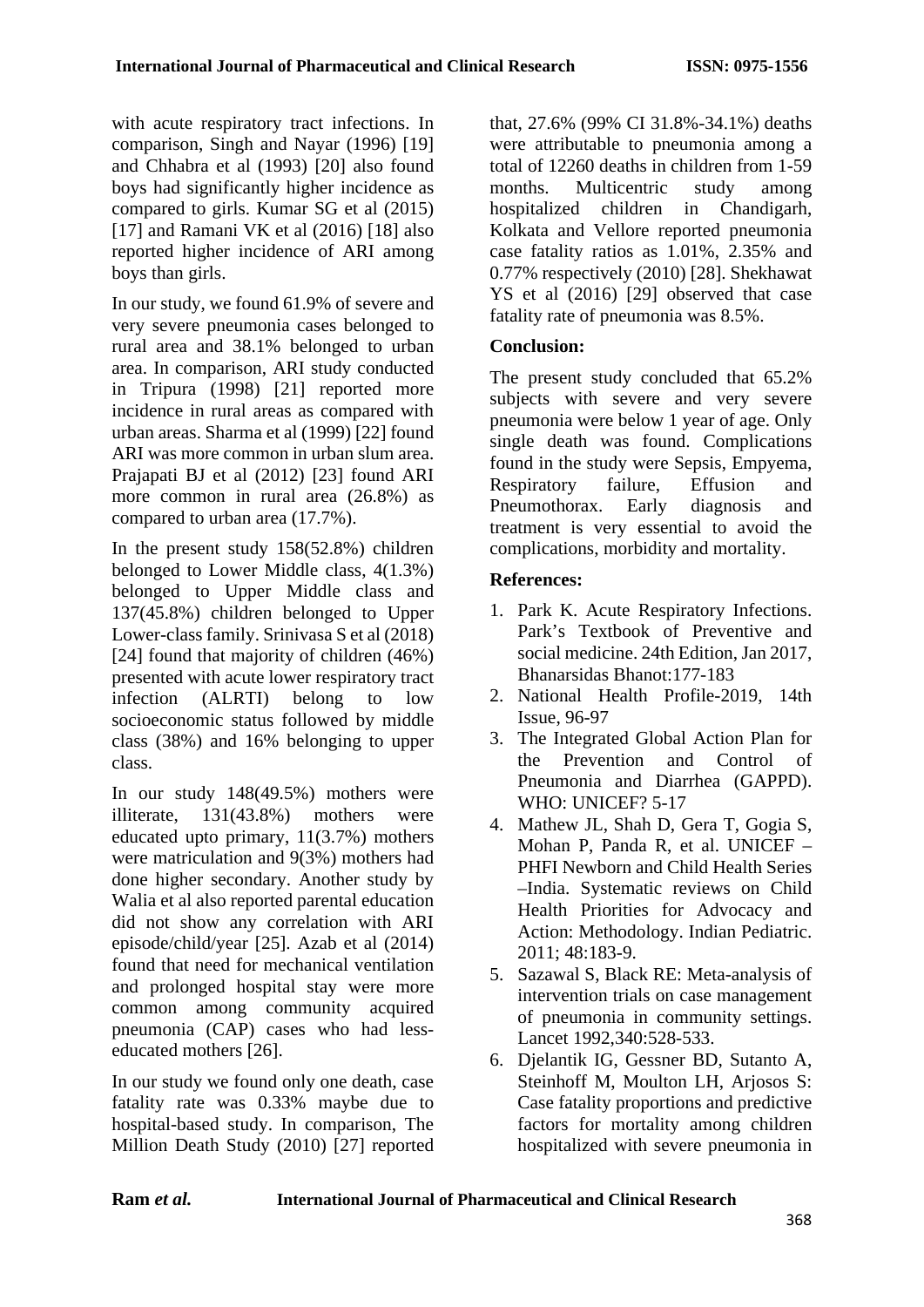a rural developing country setting. J Trop Pediatr 2003,49:327-332.

- 7. Demers AM, Morency P, Mberyo-Yaah, Jaffar S, Blais C, Somse P, Bobossi G, Pepin J: Risk factors for mortality among children hospitalized because of acute respiratory infections in Bangui, Central African Republic. Pediatr Infect Dis J 2000,19:424-432.
- 8. Banajeh SM: Outcome for children under 5 years hospitalized with severe acute lower respiratory tract infection in Yemen. A 5-year experience. Trop Paediatr 1998,44:343-346.
- 9. Smyth A, Tong CYW, Carty H, Hart CA: Impact of HIV on mortality from acute lower respiratory tract infection in<br>
rural Zambia Arch Dis Child rural Zambia. Arch Dis Child 1997,77:227-230.
- 10. Banajeh SM, Al–Sunbali N, Al– Sanohani S: Clinical characteristics and outcome of children aged under 5 years hospitalized with severe pneumonia in Yemen. Ann Trop Paediatr 1997,17:321-326.
- 11. Yoon PW, Black RE, Moulton LH, Becker S: Effect of not breast feeding on the risk of diarrhoeal and respiratory mortality in children under 2 years of age in metro Cebu, the Phillippies. Am J Epidemiol 1996,143:1142-1148.
- 12. Suwanjutha S, Ruangkanchanasetr S, Chantarojanasini T, Hotrakitya S: Risk factors associated with morbidity and mortality in children under 5 years Southeast Asician J Trop Med Public Health 1994,25(1):60-66.
- 13. Deivanayagam N, Nedunchelian K, Ramasamy S, Sudhandira Kannan Ratnam SR: Risk factors for fatal pneumonia: a case control study. Indian Pediatr 1992,29:1529-1532.
- 14. Victora CG, Smith PG, Barros FC, Vaughan JP, Fuchs SC: Risk factors for deaths due to respiratory infections among Brazilian infants.Int J Epidemiol. 1989; 18:918-925.
- 15. Tiewsoh K, Lodha R, Pandey RM, Broor S, Kalaivani M, Kabra SK.

Factors determining the outcome of children hospitalized with severe pneumonia BMC Pediatrics.2009;9:15.

- 16. Mir AA, Imtiyaz A, Fazili A, Iqbal J, Jabeen R, Salathia A. Prevalence and risk factor analysis of acute respiratory tract infections in rural areas of Kashmir valley under 5 years of age. International Journal of Medicine and Public Health. 2012;2(3).
- 17. Kumar SG, Majumdar A, Kumar V, Naik BN, Selvaraj K, Balajee K. Prevalence of acute respiratory infection among under-five children in urban and rural areas of Puducherry, India. Journal of natural science, biology, and medicine. 2015 Jan;6(1):3.
- 18. Ramani VK, Pattankar J, Puttahonnappa SK. Acute Respiratory Infections among Under-Five Age Group Children at Urban Slums of Gulbarga City: A Longitudinal Study. J Clin Diagn Res. 2016;10(5):LC08- LC13.
- 19. Singh MP, Nayar S. Magnitude of acute respiratory infections in under 5 children.J.Comm.Dis.1996;28(4):273- 278.
- 20. Chhabra, Garg S, Mittal SK, Satyanarayan L et al. Acute Respiratory infections in under five. Ind Pediatr 1993; 30:1315-19.
- 21. Deb SK. Acute respiratory distress survey in Tripura in c/o children below five years of age. J Indian Med Asso.1998;96:111-6.
- 22. Sharma AK, Reddy DCS, Dwivedi RR. Descriptive epidemiology of acute respiratory infections among under five children in Urban slum area. Indian Journal of Public Health ,1999;43:156- 159.
- 23. Prajapati BJ, Talsania NJ, Lala MK, Sonalia KN. Epidemiological Profile of Acute Respiratory Infections (ARI) in Under Five Age Group of Children in Urban and Rural Communities of Ahmedamad District, Gujarat. International Journal of Medical